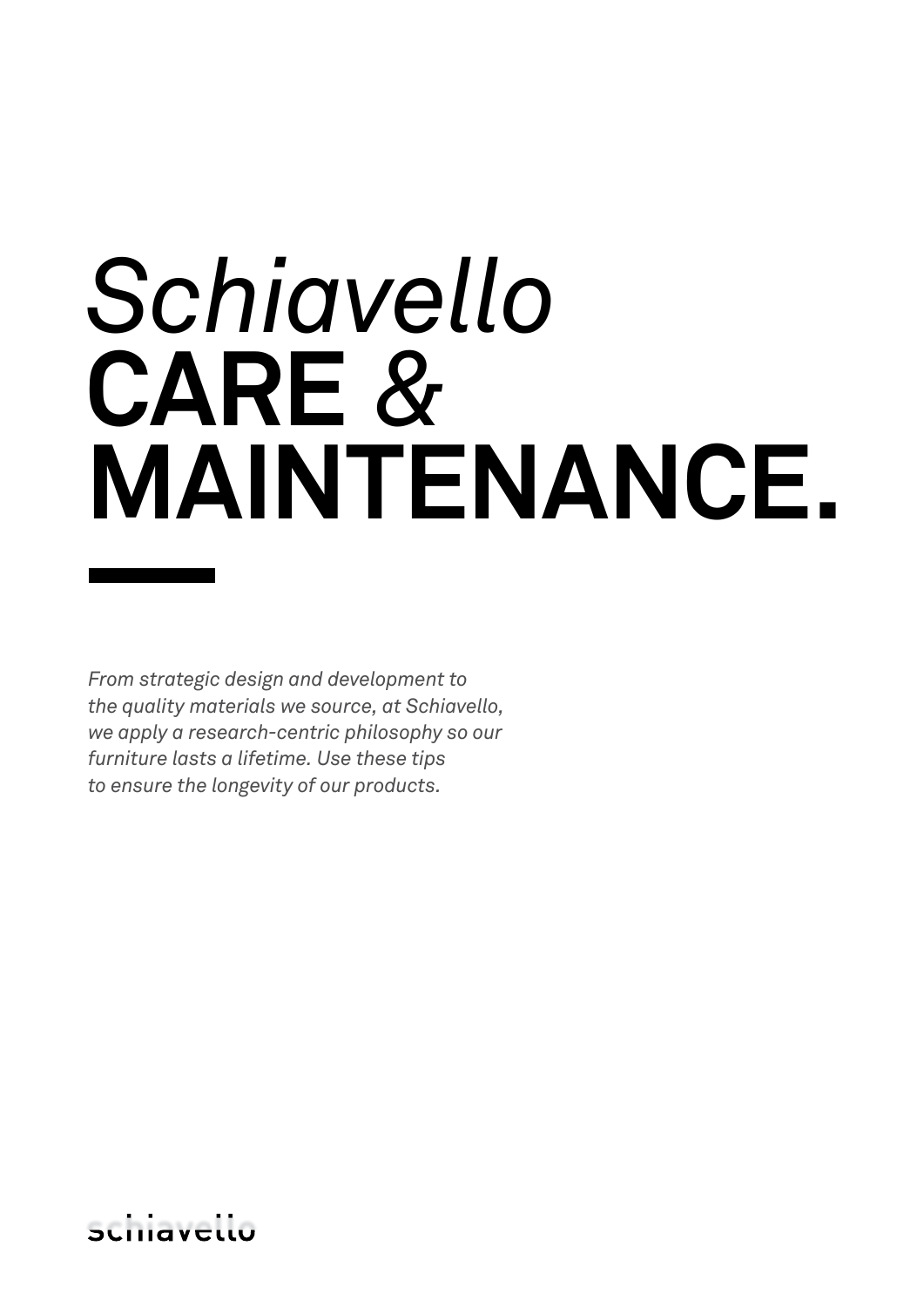## *ABS* **SURFACES.**

ABS surfaces can be easily cleaned using warm soapy water with a soft cloth or sponge, then towel dried afterwards.

Stains and marks should be removed as soon as possible by gently wiping the surface with methylated spirits, however take care not to directly spray methylated spirits onto the ABS. Rinse thoroughly with clean fresh water to remove any remaining cleaner before wiping dry with a clean soft cloth.

It is not recommended to use solvent-based or abrasive cleaners. Ensure hot objects do not come into contact with ABS surfaces and protect from direct sunlight for extended periods.

#### *Chrome* **SURFACES.**

A non-streaking window cleaner can be applied to chrome surfaces. Cleaner can be sprayed onto the surface and wiped off using a soft clean cloth. It is not recommended to use solvent-based or abrasive cleaners.

### *Fabric* **SURFACES.**

Professional cleaning is highly recommended. To remove dust regularly vacuum using a low suction nozzle or use a soft bristle brush. Spot cleaning by sponge with wool detergent, shampoo or dry cleaning fluid only is allowed.

Do not use dishwashing and laundry detergents or soap. Test on a concealed area before proceeding. Do not over wet fabric when cleaning with water and dry without delay away from direct heat.

## *Glass* **SURFACES.**

Regularly wipe glass and mirrored surfaces with a clean microfiber cloth. Windex or equivalent can be used to remove any difficult marks or finger prints.

Warm soapy water or methylated spirits with water and a dry chamois yield best results when caring for glass surfaces. It is not recommended to use ammonia-based products or abrasive liquids or cloths.

# *Laminate* **SURFACES.**

Wipe over laminated surfaces weekly with a clean soft damp cloth. Light stains can be removed by using soapy water or with a mild liquid detergent then wiped dry with a clean soft cloth.

It is not recommended to use solvent-based or abrasive cleaners. Moisture and or direct sunlight should be avoided as this will quicken to degradation of the product.

*Leather* **SURFACES.** 

Leather is naturally strong and easy to care for. It has been pre-treated to resist against spills and stains. A damp cloth can be used for weekly cleaning, while a cloth with a mild soap solution can be used for a more thorough treatment. Regular vacuuming or polishing with a dry cloth is recommended to remove buildup of dirt. Watch out for perspiration areas as this can cause breakdown in the natural leather coating. Clean as often as necessary.

It is not recommended to use saddle soap, cleaning solvents, oil varnishes, abrasive cleaners, ammonia water or any products containing solvents or silicone. Protect leather from direct sun light for long periods, excessive heat, and sharp objects.